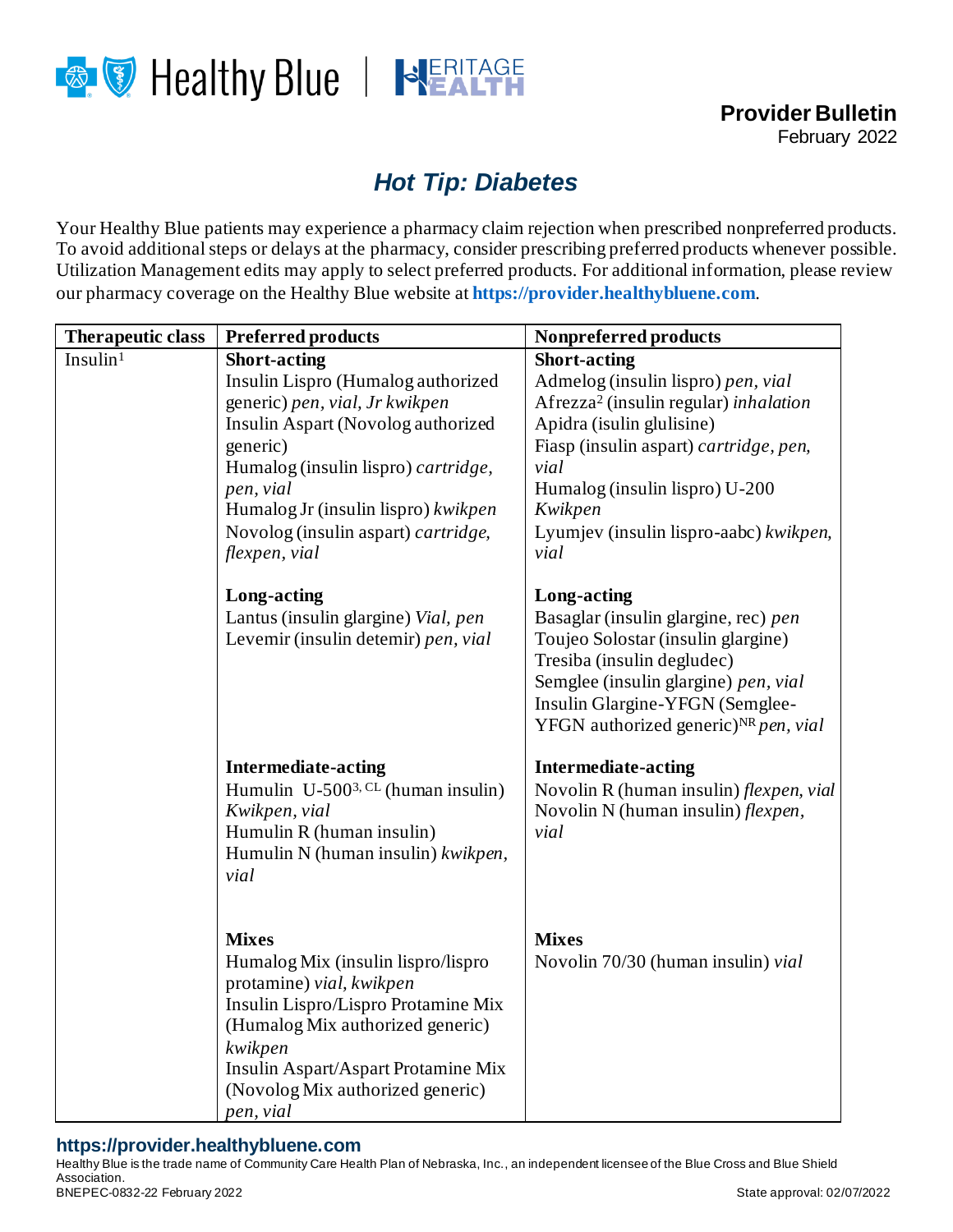|                                                                                                                | Novolog Mix (insulin aspart/aspart                                                                                    |                                                                                         |  |  |  |  |
|----------------------------------------------------------------------------------------------------------------|-----------------------------------------------------------------------------------------------------------------------|-----------------------------------------------------------------------------------------|--|--|--|--|
|                                                                                                                | protamine) vial, flexpen                                                                                              |                                                                                         |  |  |  |  |
|                                                                                                                | Humulin 70/30 (human insulin) vial                                                                                    |                                                                                         |  |  |  |  |
| <sup>1</sup> Non-preferred agents will be approved for patients who have failed a trial of one preferred agent |                                                                                                                       |                                                                                         |  |  |  |  |
| within this drug class.                                                                                        |                                                                                                                       |                                                                                         |  |  |  |  |
| <sup>2</sup> Afrezza: approved for T1DM on long-acting insulin with no current history of smoking or chronic   |                                                                                                                       |                                                                                         |  |  |  |  |
| lung disease                                                                                                   |                                                                                                                       |                                                                                         |  |  |  |  |
|                                                                                                                | <sup>3</sup> Humulin R U-500 kwikpen: approved for physical reasons – such as dexterity problems and vision           |                                                                                         |  |  |  |  |
|                                                                                                                | impairment. Usage must be for self-administration, not only convenience. Patient requires more than                   |                                                                                         |  |  |  |  |
| 200 units/day. Safety reason patient can't use vial/syringe.                                                   |                                                                                                                       |                                                                                         |  |  |  |  |
|                                                                                                                | $NR$ Product was not reviewed – New Drug criteria will apply                                                          |                                                                                         |  |  |  |  |
|                                                                                                                | <sup>CL</sup> Prior Authorization/Class criteria apply                                                                |                                                                                         |  |  |  |  |
| <b>Therapeutic class</b><br>$GLP-1s^{CL}$                                                                      | Preferred products <sup>1</sup>                                                                                       | Nonpreferred products <sup>2</sup>                                                      |  |  |  |  |
|                                                                                                                | Bydureon (exenatide ER)                                                                                               | Adlyxin (lixisenatide)                                                                  |  |  |  |  |
|                                                                                                                | Bydureon subcutaneous (exenatide                                                                                      | Bydureon Bcise (exenatide) <sup>QL</sup> pen                                            |  |  |  |  |
|                                                                                                                | $ER)$ pen                                                                                                             | Ozempic (semaglutide)                                                                   |  |  |  |  |
|                                                                                                                | Byetta (exenatide) subcutaneous                                                                                       | Rybelsus (semaglutide)                                                                  |  |  |  |  |
|                                                                                                                | Trulicity (dulaglutide)<br>Victoza (liraglutide)                                                                      | Tanzeum (albiglutide)                                                                   |  |  |  |  |
| <b>GLP-1 RA</b>                                                                                                |                                                                                                                       | Soliqua (lixisenatide/insulin glargine)                                                 |  |  |  |  |
| combinations                                                                                                   |                                                                                                                       | Xultophy (liraglutide/insulin degludec)                                                 |  |  |  |  |
|                                                                                                                | <sup>1</sup> Preferred agents require metformin trial and diagnosis of diabetes.                                      |                                                                                         |  |  |  |  |
|                                                                                                                | <sup>2</sup> Non-preferred agents will be approved for patients who have: Failed a trial of two preferred agents      |                                                                                         |  |  |  |  |
|                                                                                                                |                                                                                                                       |                                                                                         |  |  |  |  |
|                                                                                                                |                                                                                                                       | within GLP-1 RA AND diagnosis of diabetes with $HbA1C \ge 7$ AND trial of metformin, or |  |  |  |  |
| contraindication or intolerance to metformin.                                                                  |                                                                                                                       |                                                                                         |  |  |  |  |
|                                                                                                                |                                                                                                                       |                                                                                         |  |  |  |  |
|                                                                                                                | <sup>CL</sup> Prior Authorization/Class criteria apply                                                                |                                                                                         |  |  |  |  |
| QL Quantity/Duration limit                                                                                     |                                                                                                                       |                                                                                         |  |  |  |  |
| <b>Therapeutic class</b>                                                                                       | <b>Preferred products</b>                                                                                             | Nonpreferred products <sup>1</sup>                                                      |  |  |  |  |
| $DPP-4QL$                                                                                                      | Tradjenta (linagliptin)                                                                                               | Alogliptin (generic Nesina)                                                             |  |  |  |  |
|                                                                                                                | Januvia (sitagliptin)                                                                                                 | Onglyza (saxagliptin)                                                                   |  |  |  |  |
| DPP4 combo                                                                                                     |                                                                                                                       |                                                                                         |  |  |  |  |
|                                                                                                                | Glyxambi (empagliflozin/linagliptin)<br>Janumet (sitagliptin/metformin)                                               | Alogliptin/metformin (generic Kazano)<br>Jentadueto XR (linagliptin/metformin)          |  |  |  |  |
| products <sup>QL</sup>                                                                                         | Janumet XR (sitagliptin/metformin)                                                                                    | Alogliptin/pioglitazone (generic Oseni)                                                 |  |  |  |  |
|                                                                                                                | Jentadueto (linagliptin/metformin)                                                                                    | Kombiglyze XR                                                                           |  |  |  |  |
|                                                                                                                |                                                                                                                       |                                                                                         |  |  |  |  |
|                                                                                                                |                                                                                                                       | (saxagliptin/metformin)<br>Qtern (dapagliflozin/saxagliptin)                            |  |  |  |  |
|                                                                                                                |                                                                                                                       | Steglujan (ertugliflozin/sitagliptin)                                                   |  |  |  |  |
|                                                                                                                |                                                                                                                       | Trijardy XR <sup>AL</sup>                                                               |  |  |  |  |
|                                                                                                                |                                                                                                                       | (empagliflozin/linagliptin/metformin)                                                   |  |  |  |  |
|                                                                                                                | <sup>1</sup> Non-preferred DPP-4s will be approved for patients who have failed a trial of <b>one</b> preferred agent |                                                                                         |  |  |  |  |
| within DPP-4.                                                                                                  |                                                                                                                       |                                                                                         |  |  |  |  |
| QL Quantity/Duration limit                                                                                     |                                                                                                                       |                                                                                         |  |  |  |  |
| <sup>AL</sup> Age limit                                                                                        |                                                                                                                       |                                                                                         |  |  |  |  |
|                                                                                                                |                                                                                                                       |                                                                                         |  |  |  |  |
| <b>Therapeutic class</b>                                                                                       | Preferred products <sup>1</sup>                                                                                       | Nonpreferred products <sup>2</sup>                                                      |  |  |  |  |
| SGLT2                                                                                                          | Farxiga (dapagliflozin) <sup>QL, CL</sup>                                                                             | Streglatro (ertugliflozin) <sup>QL</sup>                                                |  |  |  |  |
|                                                                                                                | Invokana (canagliflozin) <sup>CL</sup><br>Jardiance (empagliflozin) QL, CL                                            |                                                                                         |  |  |  |  |